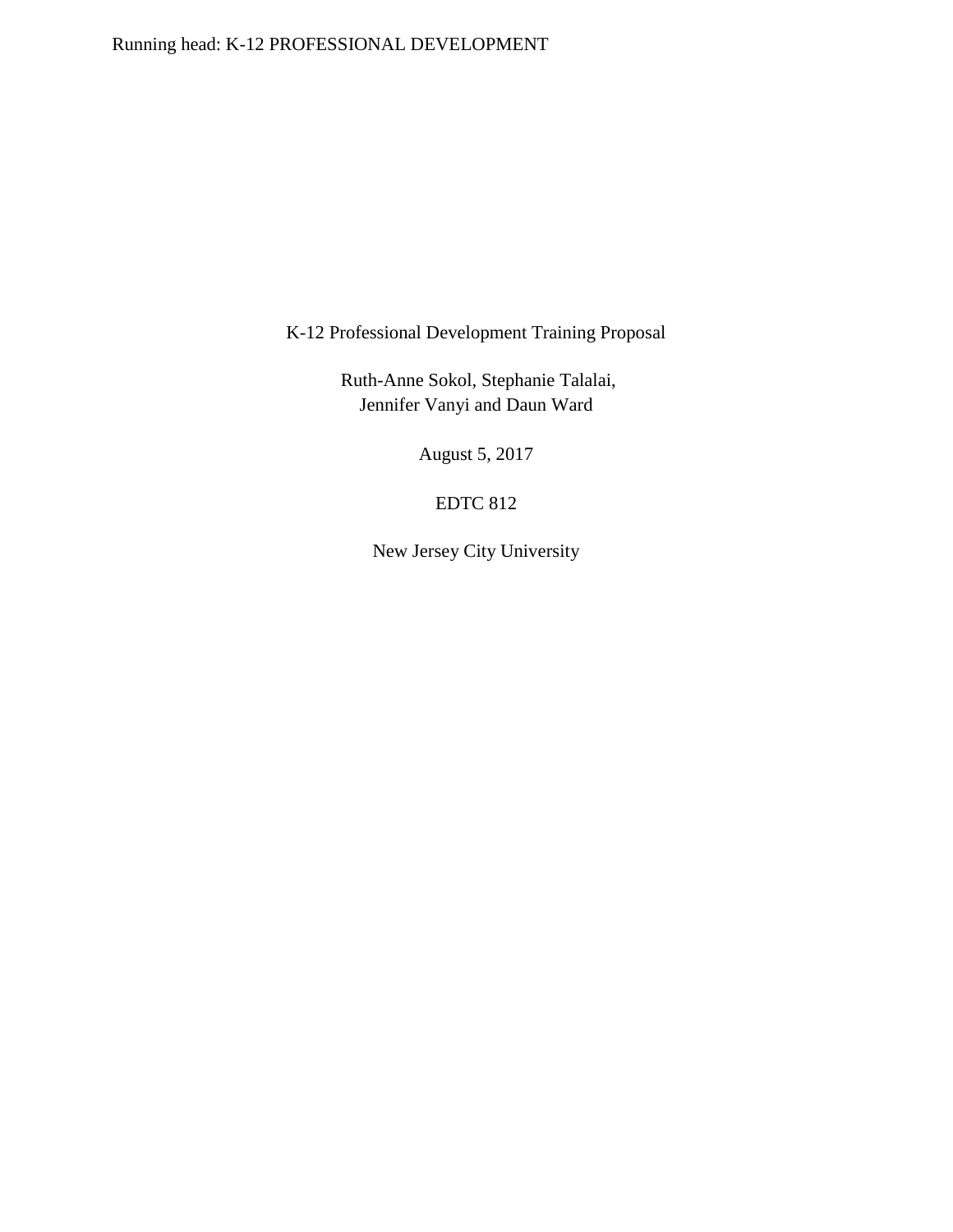# Get On Board Inc.

## DIGITAL CITIZENSHIP TRAINING PROPOSAL

**Training Title:** Digital Citizenship in K-12

**Training Description:** Twenty-first century educators need to demonstrate, promote and educate students about digital citizenship. Building an understanding of online presence is essential when using technology to interact and communicate in school and at home. These skills need to be embedded in best practices in all K-12 classrooms across all content areas. This training will provide district technology coaches a variety of resources to help district staff ensure that students understand the basic principles of digital citizenship and engage safely and appropriately when using technology. Coaches will also be provided time and support to create a model lesson to share with teachers, parents and students.

#### **Core of Knowledge Content Area(s) & Hours:** 6 PD Hours-Technology Digital Citizenship

**Training Objectives:** These objectives are aligned to ISTE Coaching Standards

- 1. Define and explain digital citizenship and its 9 themes
- 2. Identify laws and guidelines for digital citizenship
- 3. Identify ISTE standards for technology coaches
- 4. Demonstrate an understanding of key aspects of digital citizenship
- 5. Explore developmentally appropriate practices for teaching digital citizenship
- 6. Model an effective, age-appropriate coaching session involving a group of students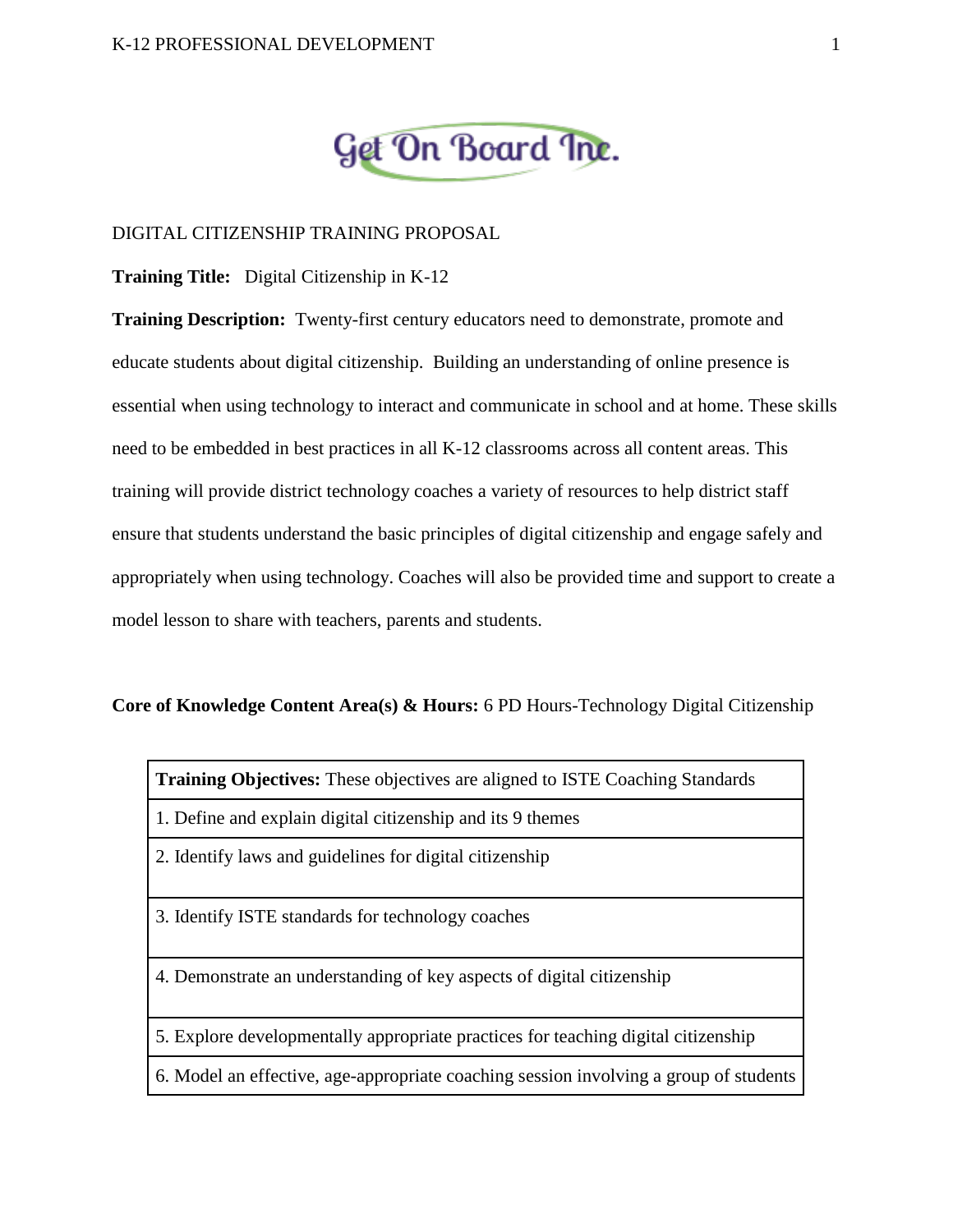| Objective(s)     | <b>Time</b>  | <b>Content Outline</b>                                                                                                                                                                                          | <b>Presentation Method</b>                                                                                                                                                                                          | <b>Handouts &amp; Materials</b>                                                                                                                                                                                                                                                                                                                                          |
|------------------|--------------|-----------------------------------------------------------------------------------------------------------------------------------------------------------------------------------------------------------------|---------------------------------------------------------------------------------------------------------------------------------------------------------------------------------------------------------------------|--------------------------------------------------------------------------------------------------------------------------------------------------------------------------------------------------------------------------------------------------------------------------------------------------------------------------------------------------------------------------|
| OBJ <sub>1</sub> | 9:00-9:45    | <b>Intros /Icebreakers/Overview</b><br>1. Welcome/Introductions<br>2. What are you already<br>doing in this area?<br>3. Digital Citizenship<br><b>Survival Kit</b><br>Presentation<br>4. Overview of 9 Elements | Discussion<br>Interactive/Hands-on Presentation-<br>Digital Citizenship Survival Kit<br>https://goo.gl/1kXC77<br>Video-Overview of 9 Digital<br><b>Citizenship Elements</b><br>https://youtu.be/h0qKYItuees         | <b>Materials- Digital Citizenship</b><br>Survival Kit (for group use)<br>Handout-Overview of 9 Digital<br>Citizenship Elements Infographic<br>http://elearninginfographics.com/ho<br>w-to-teach-the-9-themes-of-digital-<br>citizenship-infographic/                                                                                                                     |
| OBJ 4, 5 & 6     | $9:45-10:35$ | <b>Module 1</b><br>A. Respect Yourself/Respect<br>Others<br><b>Digital Etiquette: Electronic</b><br>standards of conduct or<br>procedure.                                                                       | A. How to model digital etiquette<br>for your students:<br>Discuss the importance of<br>tone in electronic<br>communication.<br>Show Mindful Messaging<br>video.<br>Discuss the importance of<br>THINK infographic. | Before <b>D</b> J f <b>in</b><br>A.<br>$\frac{1}{2}$ over $\frac{1}{2}$<br>rhink<br>$\blacksquare$ = ls it True?<br>$\blacksquare$ = $\blacksquare$ it Helpful?<br>$\blacksquare$ = ls it Inspiring?<br>$N = k$ it Necessary?<br>$\mathbf{K}$ = $\mathbf{k}$ it Find?<br>http://www.spencerburton.ca/2015/10/<br>Mindful Messaging Video<br>https://youtu.be/vZdcRFiNxws |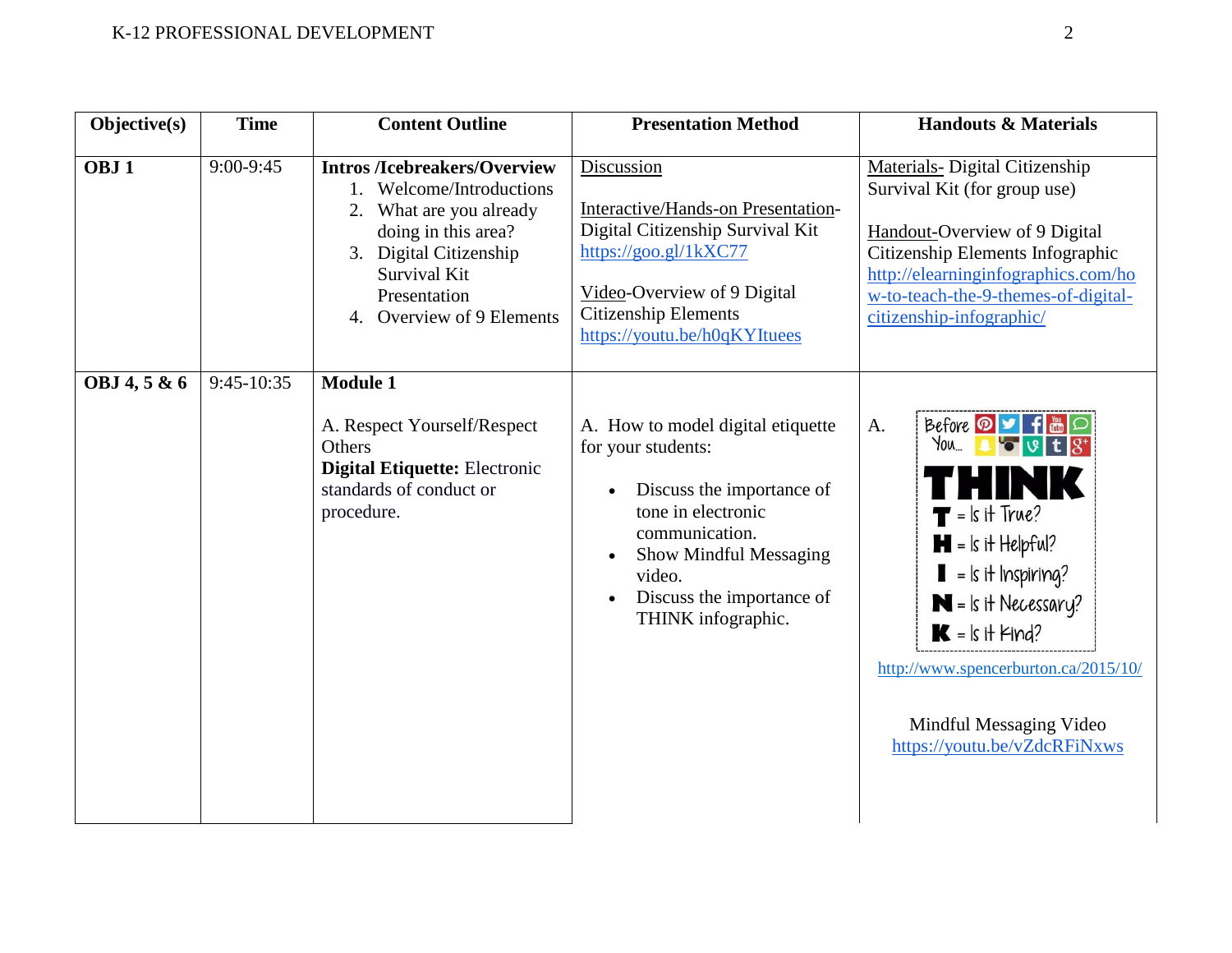|           |             | <b>B.</b> Educate Yourself/Connect<br>with Others<br><b>Digital Literacy: The process</b><br>of teaching and learning about<br>technology and the use of<br>technology. Includes: Finding<br>and evaluating information,<br>connecting and collaborating<br>with others, and producing and<br>sharing content. | B. How to model safe searches for<br>your students:<br>Discuss the function of<br>keywords and keyword<br>searches.<br>Have group break into pairs.<br>Each pair will pick a topic<br>to research using one of the<br>kids search sites.<br>Groups share results/ease of<br>use. | B. List of safe browsers and search<br>sites:<br>https://www.commonsensemedia.org<br>/lists/kid-safe-browsers-and-search-<br>sites#                                         |
|-----------|-------------|----------------------------------------------------------------------------------------------------------------------------------------------------------------------------------------------------------------------------------------------------------------------------------------------------------------|----------------------------------------------------------------------------------------------------------------------------------------------------------------------------------------------------------------------------------------------------------------------------------|-----------------------------------------------------------------------------------------------------------------------------------------------------------------------------|
|           | 10:35-10:50 | C. Protect Yourself/Protect<br>Others<br><b>Digital Rights and</b><br><b>Responsibility: Those</b><br>freedoms extended to everyone<br>in a digital world. Includes:<br>following acceptable use<br>policies (AUP), using<br>technology responsibly, and<br>reporting cyber bullies.<br><b>Break</b>           | C. How to instill digital rights and<br>responsibility in students.<br>Discuss elements of an<br>$\bullet$<br>Acceptable use policy.<br>Break into small groups and<br>create an Acceptable Use<br>Infographic.<br>Watch AUP Video<br><b>Share Game Resource</b>                 | C. Acceptable Use Policy: Created<br>with Powtoon<br>https://www.youtube.com/watch?v=I<br>bHxDIdS4q8<br><b>Webonauts: Internet Academy</b><br>http://pbskids.org/webonauts/ |
| OBJ 4 & 5 | 10:50-11:40 | <b>Module 2</b>                                                                                                                                                                                                                                                                                                |                                                                                                                                                                                                                                                                                  |                                                                                                                                                                             |
|           |             | A. Respect Yourself/Respect<br>Others<br><b>Digital Access: Participation in</b><br>electronic society.                                                                                                                                                                                                        | A. What is netiquette?                                                                                                                                                                                                                                                           | A. Materials-Tech Coaches will<br>access BrainPOP through Google.<br>https://www.brainpop.com/socialstud<br>ies/culture/digitaletiquette/quiz/                              |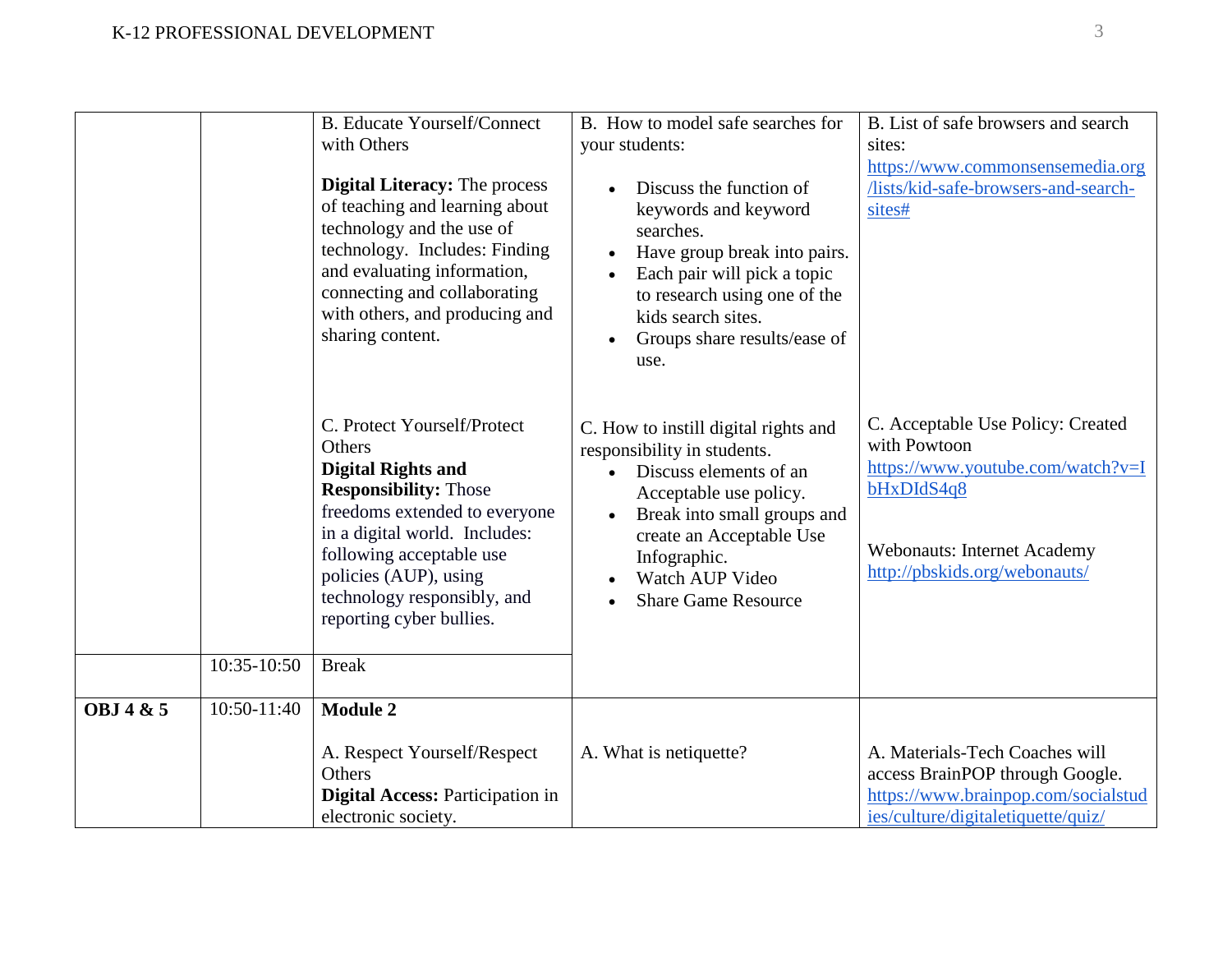| <b>B.</b> Educate Yourself/Connect                                                                                                                                                          | A Poll Everywhere survey<br>will be set up, answers will<br>be shared on projector.<br>This will generate a<br>$\bullet$<br>discussion about Digital<br>Access.<br>Small group discussion<br>about elements of netiquette<br>https://www.brainpop.com/technolo<br>gy/freemovies/digitaletiquette/ | B. Materials-Educator guide to<br><b>Digital Passport</b>                                                                                                                     |
|---------------------------------------------------------------------------------------------------------------------------------------------------------------------------------------------|---------------------------------------------------------------------------------------------------------------------------------------------------------------------------------------------------------------------------------------------------------------------------------------------------|-------------------------------------------------------------------------------------------------------------------------------------------------------------------------------|
| with Others<br><b>Digital Communication:</b><br>Communication through digital<br>context in the 21st century.<br>C. Protect Yourself/Protect<br>Others<br><b>Digital Safety (Security):</b> | B. Tech Coaches will set up<br>accounts and log on to view<br>resources.<br>Turn and Talk to discuss<br>how this can be used your<br>school.<br>https://www.digitalpassport.org/dp<br>Admin/teacher/overview<br>C. Trainers will demonstrate a<br>lesson on Digital Safety                        | https://www.digitalpassport.org/sites/<br>all/themes/csmteachers/downloads/e<br>d materials/DigitalPassport Educato<br>rGuide_090815.pdf<br>C. Materials-Digital Safety<br>MY |
| Online safety and security to<br>protect the user.                                                                                                                                          | Basic tips for keeping<br>$\bullet$<br>students grade 3-5 engaged<br>in learning about digital<br>safety<br><b>Digital Safety</b>                                                                                                                                                                 | <b>PASSWORD</b><br><b>USES A</b><br><b>SEGRET CODE</b><br><b>I MADE!</b><br>BTOP - THREE - DONOR                                                                              |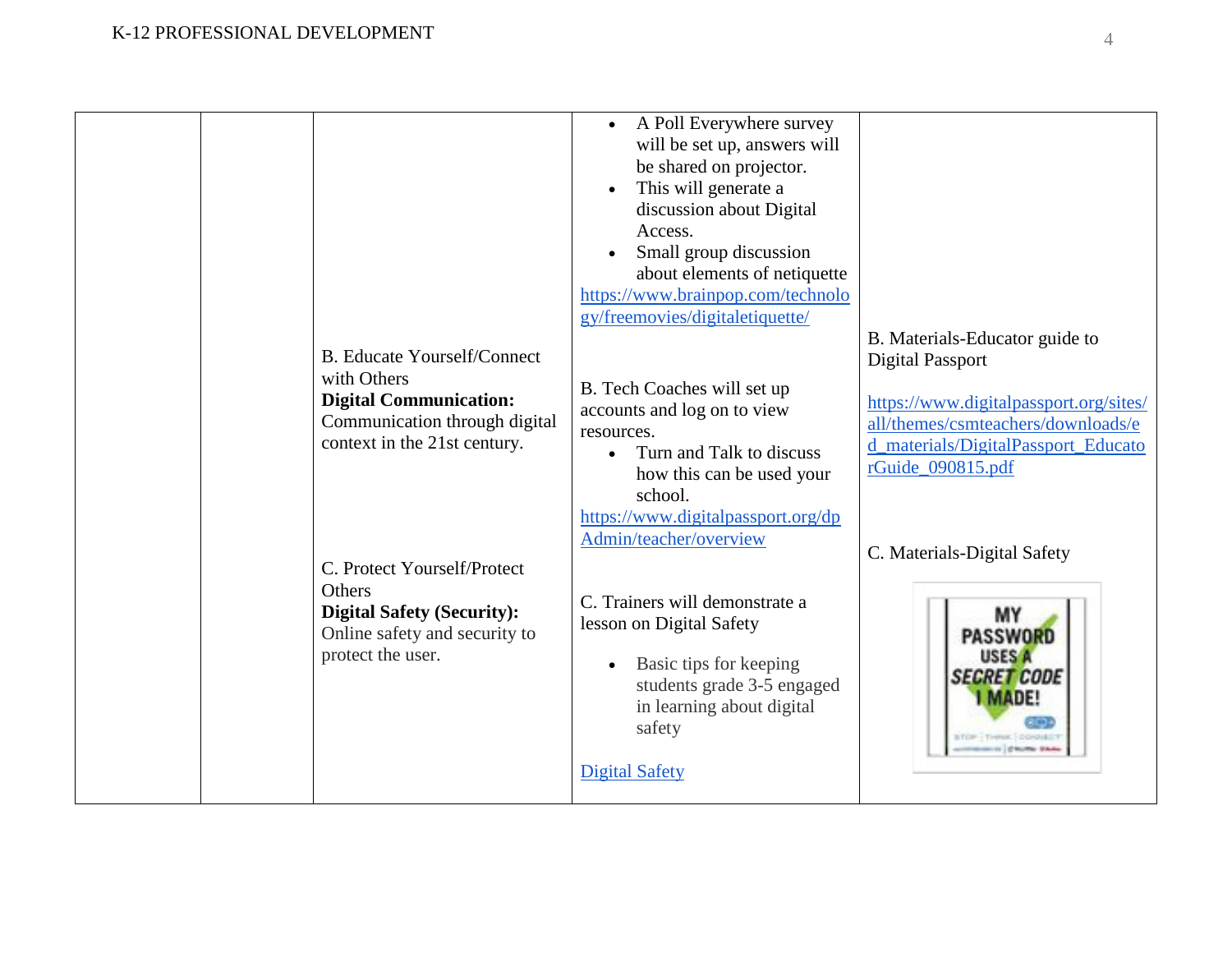|                     |             |                                                                                                                                                                               |                                                                                                                                                          | <i><b>BEFORE</b></i><br>I DOWNLOAD                                                                                                                                                                                                                                                                                                                                                                                                                                                                                                                   |
|---------------------|-------------|-------------------------------------------------------------------------------------------------------------------------------------------------------------------------------|----------------------------------------------------------------------------------------------------------------------------------------------------------|------------------------------------------------------------------------------------------------------------------------------------------------------------------------------------------------------------------------------------------------------------------------------------------------------------------------------------------------------------------------------------------------------------------------------------------------------------------------------------------------------------------------------------------------------|
| OBJ 2, 4, 5,<br>& 6 | 11:40-12:30 | <b>Module 3:</b> Introduction to<br>topics: Access website: Digital<br>Citizenship in Middle School                                                                           | GetOnBoard Inc. trainers will<br>introduce module three utilizing<br>website surveying audience for<br>Middle School-level Tech Coaches                  | Materials:<br>Digital Citizenship in Middle<br>School: Preparing Students for<br>Learning and Life<br><b>DIGITAL</b><br>CITIZENSHIP<br>COMPUTER VIRUSE<br><b>CYBERBULLYINS</b><br><b>COPYRIGHT</b><br>NHO DAYS THE RENT<br><b>DIGITAL ETIQUETTE</b><br><b>DOC THAT AND IN</b><br>$\mathbf{z}$<br>INTERNET SEARCH<br><b>ONLINE SAFET</b><br>ONLINE SOURCES<br><b>ED PLAGUARISM</b><br>$\blacksquare$<br>https://www.pepperpd.com/c4x/Common S<br>ense Education/DC110M/asset/Digital Citi<br>zenship_in_Middle_School_Detailed_Cours<br>e_Outline.pdf |
|                     |             | A. Respect Yourself /<br><b>Respect Others</b><br><b>Digital Law:</b> Teaching students<br>to be responsible for their<br>actions while utilizing<br>technology. In addition, | A. Think-Pair-Share activity to<br>discuss terms copyright and ethics<br>Tech coaches will view<br>website and GetOnBoard<br>Inc. trainers will navigate | A. Common Sense Education<br>website/Curriculum grades 6-8:<br>Rework, Reuse, Remix:<br>common<br>sense                                                                                                                                                                                                                                                                                                                                                                                                                                              |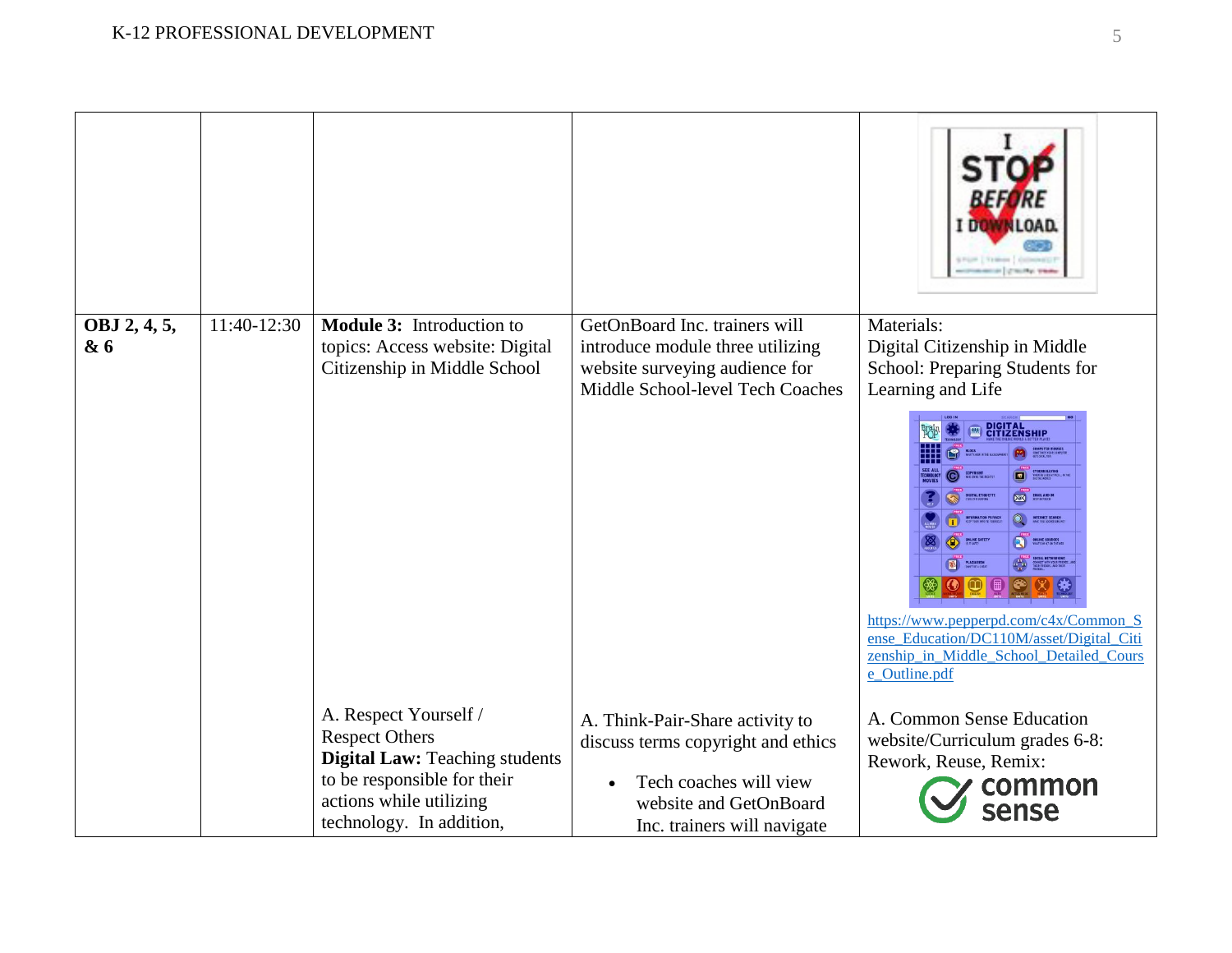## K-12 PROFESSIONAL DEVELOPMENT

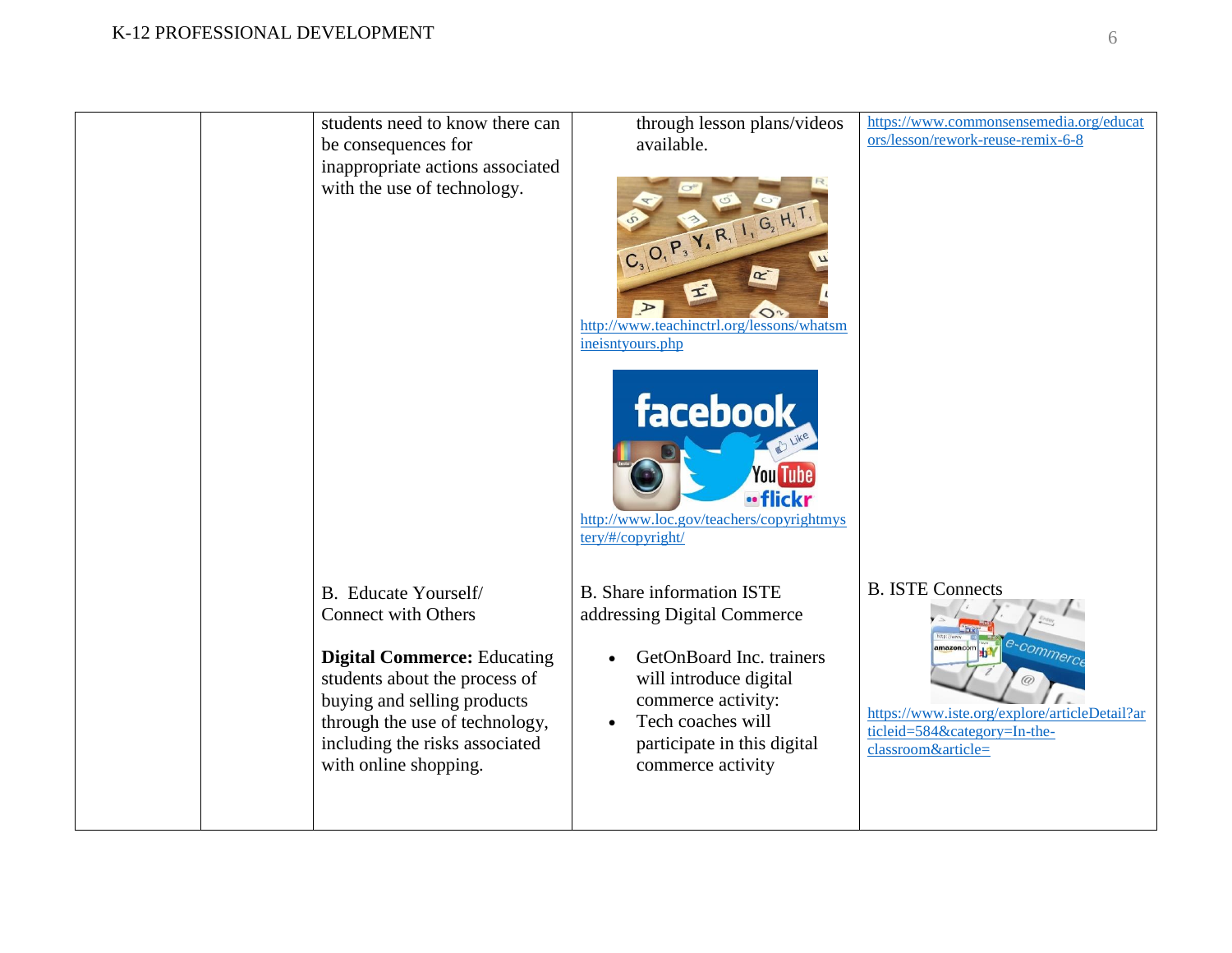|                      |              | C. Protect Yourself/<br><b>Protect Others</b><br><b>Digital Health and Welfare:</b><br>an awareness of the physical<br>and mental well-being of<br>students while utilizing<br>technology. For example,<br>parental limits on the use screen<br>time.                                                                                                         | https://www.consumer.ftc.gov/sites/default<br>/files/games/off-site/youarehere/index.html<br>C. Round table discussion by Tech<br>coaches to discuss topic                                 | C. Website as resource for round<br>table discussion forum<br>http://www.digitalresponsibility.org/health-<br>and-technology/                                                                                                           |
|----------------------|--------------|---------------------------------------------------------------------------------------------------------------------------------------------------------------------------------------------------------------------------------------------------------------------------------------------------------------------------------------------------------------|--------------------------------------------------------------------------------------------------------------------------------------------------------------------------------------------|-----------------------------------------------------------------------------------------------------------------------------------------------------------------------------------------------------------------------------------------|
|                      | $12:30-1:15$ | Lunch                                                                                                                                                                                                                                                                                                                                                         |                                                                                                                                                                                            |                                                                                                                                                                                                                                         |
| <b>OBJ 5 &amp; 6</b> | $1:15-2:30$  | <b>Assessment Activity</b><br>Tech Coaches will break into<br>teams according to the age<br>groups/developmental levels<br>with which they work. Each<br>team will be tasked with<br>creating and simulating a short,<br>Project-Based Learning (PBL)<br>lesson on Digital Citizenship.<br>This lesson will be recorded to<br>share with teachers as a model. | GetOnBoard, Inc. trainers will<br>model how this activity is done at<br>the start of the activity. Participants<br>will be given one hour for<br>completion of the assessment<br>activity. | Handouts: ISTE Rubric for Tech<br>Coaches<br>https://www.iste.org/explore/articleD<br>etail?articleid=408<br>(These rubrics will be given to help)<br>coaches focus on ISTE standards and<br>effective coaching techniques for<br>PBL.) |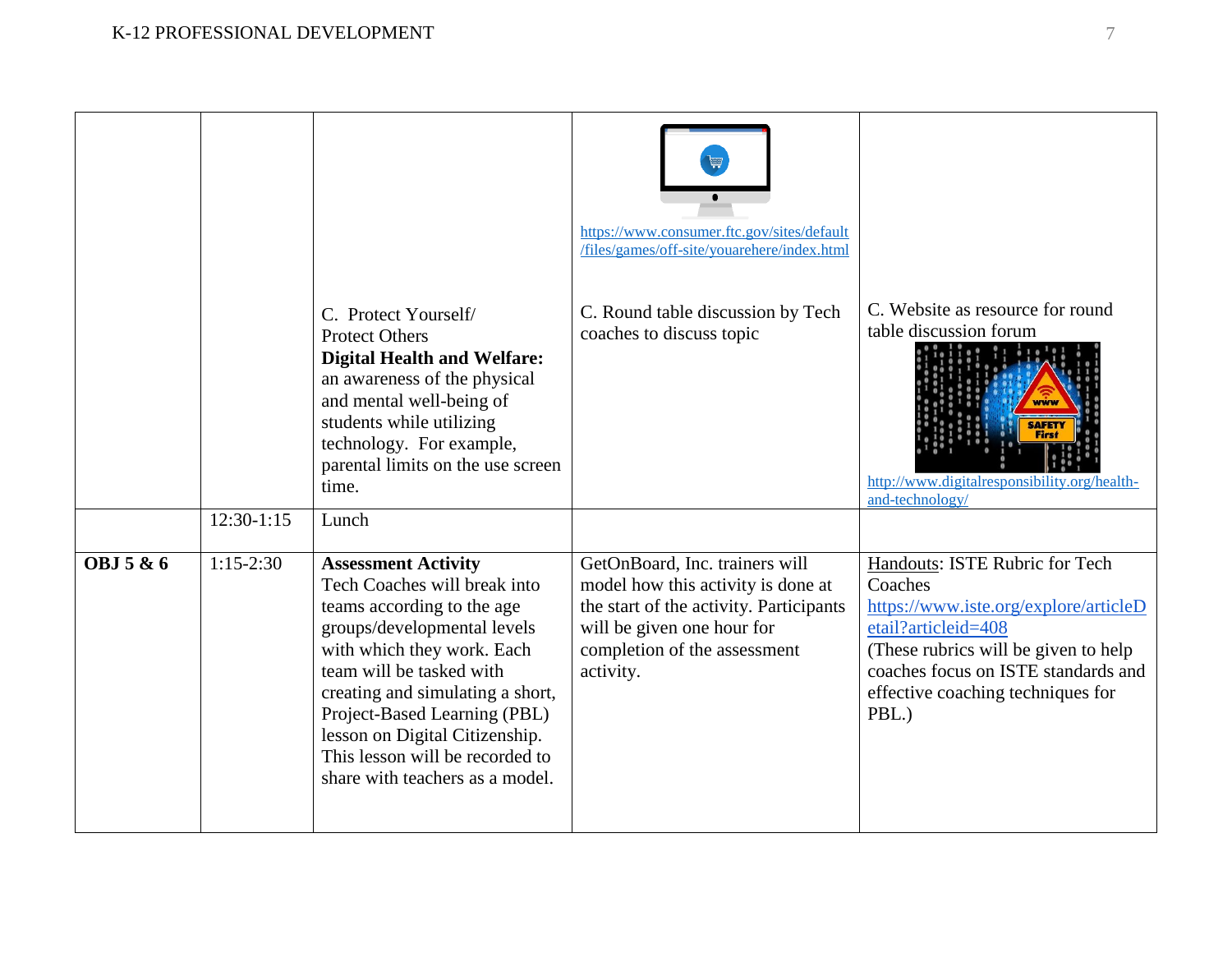| OBJ <sub>3</sub> | $2:30-3:00$ | <b>Sharing/Workshop</b><br><b>Evaluation</b><br>1) Tech Coach teams from the<br>assessment activity will join<br>with another team to share<br>videos. Teams will give<br>feedback and share ideas based<br>on the ISTE rubrics and 9<br>Themes information.<br>2) Participants will fill out<br>workshop evaluation form. | GetOnBoard, Inc. trainers will<br>circulate, critique and give<br>suggestions. | <b>Participant Evaluation Form</b> |
|------------------|-------------|----------------------------------------------------------------------------------------------------------------------------------------------------------------------------------------------------------------------------------------------------------------------------------------------------------------------------|--------------------------------------------------------------------------------|------------------------------------|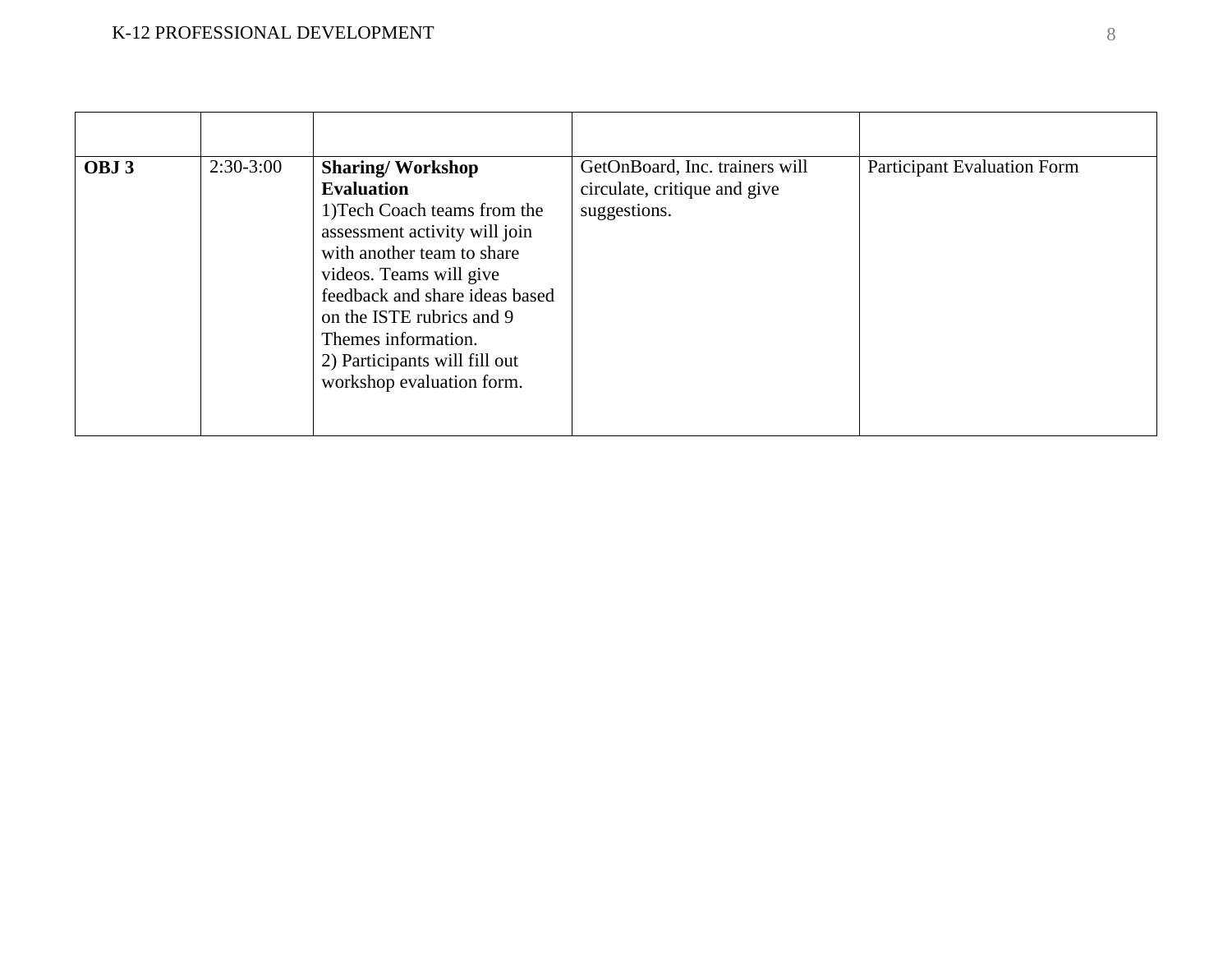#### REFERENCES

- BrainPOP. (n.d.). *Digital etiquette*. [Video File]. Retrieved August 05, 2017, from https://www.brainpop.com/technology/freemovies/digitaletiquette/
- Burton, S. (2015, October 23). Before you...THINK [Digital image]. Retrieved August 04, 2017, from http://www.spencerburton.ca/happy-digitalcitizenshipweek/
- Cable Impacts. (n.d.). InCrtl lessons: Teaching Digital Citizenship, ethics/copyright. Retrieved from http://www.teachinctrl.org/lessons/whatsmineisntyours.php
- Capstone 5: Digital Citizenship Engage. (n.d.). Retrieved August 04, 2017, from http://www.21things4administrators.net/capstone-5-engage.html
- Common Sense Education. (2014, August 24). *Mindful messaging* [Video file]. Retrieved August 04, 2017, from https://www.youtube.com/watch?v=vZdcRFiNxws
- Common Sense Education. (n.d.). Reuse, rework, rethink (6-8). What rights do you have as a creator? Retrieved from https://www.commonsensemedia.org/educators/lesson/reworkreuse-remix-6-8
- Crompton, H. (2015, May 13). Know the ISTE standards for coaches: Support learning with technology. *ISTE.* Retrieved from https://www.iste.org/explore/articleDetail?articleid=408
- Digital citizenship. (n.d.). Retrieved August 4, 2017, from https://www.commonsense.org/education/digital-citizenship
- Digital citizenship: Ethics, evaluation, internet safety and acceptable use. (n.d.). Retrieved August 04, 2017, from <http://www.21things4teachers.net/21-things/digital-citizenship/> Digital Passport from common sense. (n.d.). Retrieved August 05, 2017, from

https://www.digitalpassport.org/educator-registration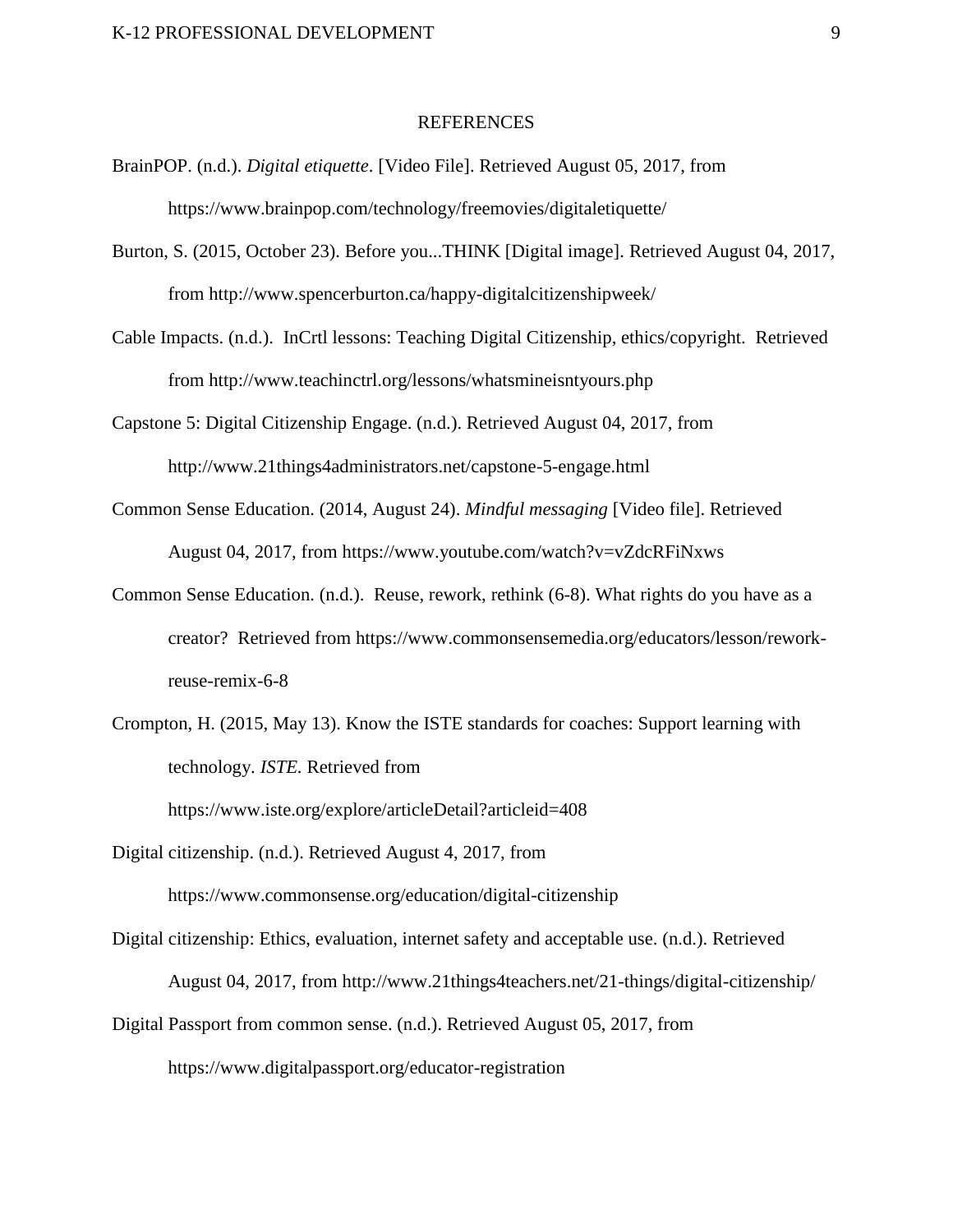- Digital responsibility.org (2016). Digital responsibility. Taking control of your digital life: health and technology. Retrieved from [http://www.digitalresponsibility.org/health-and](http://www.digitalresponsibility.org/health-and-technology/)[technology/](http://www.digitalresponsibility.org/health-and-technology/)
- e-Learning Infographics. (2016, June 24). How to Teach the 9 Themes of Digital Citizenship Infographic [Online Image]. Retrieved from http://elearninginfographics.com/how-toteach-the-9-themes-of-digital-citizenship-infographic/
- Federal Trade Commision. (n.d.). Welcome to ftc.gov/You are here where kids learn to be smarter consumers. Retrieved from

<https://www.consumer.ftc.gov/sites/default/files/games/off-site/youarehere/index.html>

- Fajks, K. (2015, September 14). *Acceptable use policy* [Video file]. Retrieved August 4, 2017, from https://www.youtube.com/watch?v=IbHxDIdS4q8
- Grades 3-5 Basic tips for keeping students at this level engaged. (n.d). Retrieved August, 2017, from <https://staysafeonline.org/teach-online-safety/grades-3-5/>
- Hanover Research. (2014). Professional Development for Technology Integration. Retrieved from

https://ts.madison.k12.wi.us/files/techsvc/Professional%20Development%20for%20Tech nology%20Integration.pdf

- International Society for Technology in Education. (2011). ISTE standards: Coaches. Retrieved from https://www.iste.org/docs/pdfs/20-14\_ISTE\_Standards-C\_PDF.pdf
- ISTE connects. (2015). Curriculum digital citizenship: Infographic: the student's guide to safe online shopping. Retrieved from [https://www.iste.org/explore/articleDetail?articleid=584&category=In-the](https://www.iste.org/explore/articleDetail?articleid=584&category=In-the-classroom&article=)[classroom&article=](https://www.iste.org/explore/articleDetail?articleid=584&category=In-the-classroom&article=)